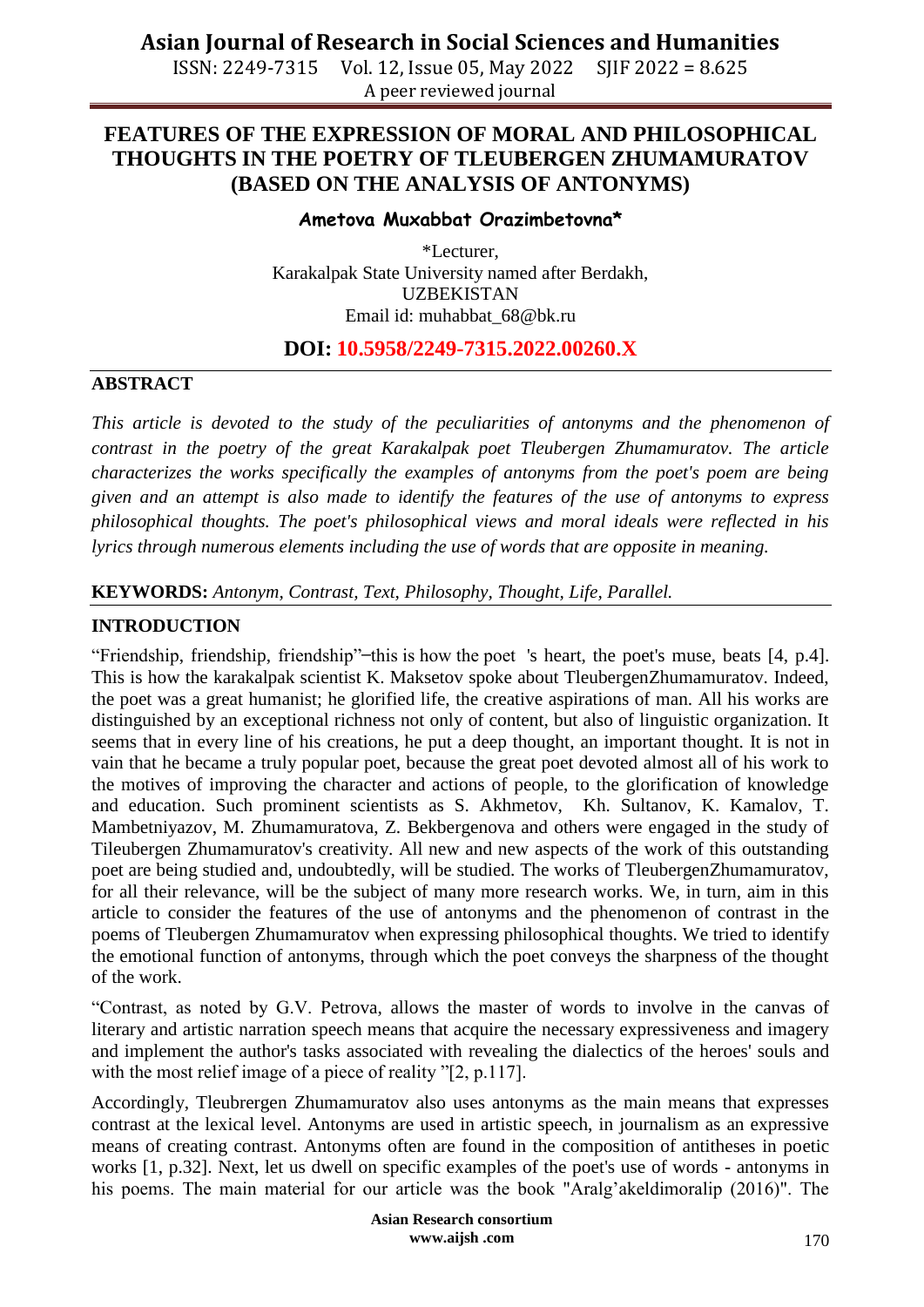ISSN: 2249-7315 Vol. 12, Issue 05, May 2022 SJIF 2022 = 8.625 A peer reviewed journal

poem "Buldunyanın'atqanjaqtıtan'ı da ..." can truly be considered a poem built on contrast. This is also explained by the theme of the poem. In it, Tleubergen Zhumamuratov reflects on the meaning of life, touches on the most important aspects of human life and human relations.

The poem resembles an overview of past events and thus the feelings of the lyrical "I". When expressing his thoughts and views on life, the poet often resorts to the reception of contrast. The voluminous poem "Buldunyanın' atqanjaqtıtan'ı da ...» consisting of 36 verses, contains many lines, where opposing words alternate. Next, we give examples of the poet's use of antonyms, while indicating how antonyms contribute to the disclosure of the content of the poem.

From the beginning of the poem, the poet notes that everything in the world is created in pairs and, thus, begins to draw parallels:

Ҳəмменəрсежуп-жупболыпжаралған,

**Түн**артынан**күн**келедитағыда[4: 12]

In this example, the poet gives a **day-night** parallel, noting that everything in life alternates.

Ɵзин**қоян**санайтуғынадамжоқ,

**Арыслан**жатырхəржүректиңишинде [4: 12].

In this example, we see a parallel between **a hare and a lion**, with the help of which the poet reflects on the fact that no one would consider himself to be cowardly or weak like a hare, and in every heart there is a strength that is likened to a lion.

Булдүньяда**қайғы-шадлық**барекен,

Әўелиндеегизболыпдөреген[4: 13].

The poet points out that the world consists of opposites, that a person's life is filled with an alternation **of joy and sorrow**.

Болдыталай**қуяшлы**күн, **сая**күн[4: 13 ]

Talking about the ups and downs in life, the poet uses such a comparison as the **sun-shadow**, as if there are sunny and cloudy days.

In addition, the poet reflects on the issue of equality and justice in life and gives such parallels as **equality-inequality, injustice-truth:**

Болса**ҳақлық**ҳəм**наҳақлық**тарысы,

Пинҳанболар**əдилсиздиң**дəриси.

Ишкирнеликдегендебирнаўқастай,

### **Ҳақыйқатлық** – емлейтуғындəриси[4: 13].

The poet goes on to mention the importance of friendship and loyalty. He notes that great obstacles can be overcome with loyal friends. In turn, the importance of friendship is expressed by comparing the fact that it is better to have a **new** thing, and a friend to the **old**:

Буйымныңжақсы**жаңасы, -**

Мүтəжиңдипиткерген.

Дослықтыңжақсы**гөнеси,-**

Сынақларданөткерген[4: 14]

The poet also addresses the problem of drunkenness, mentions that **mothers** suffer because of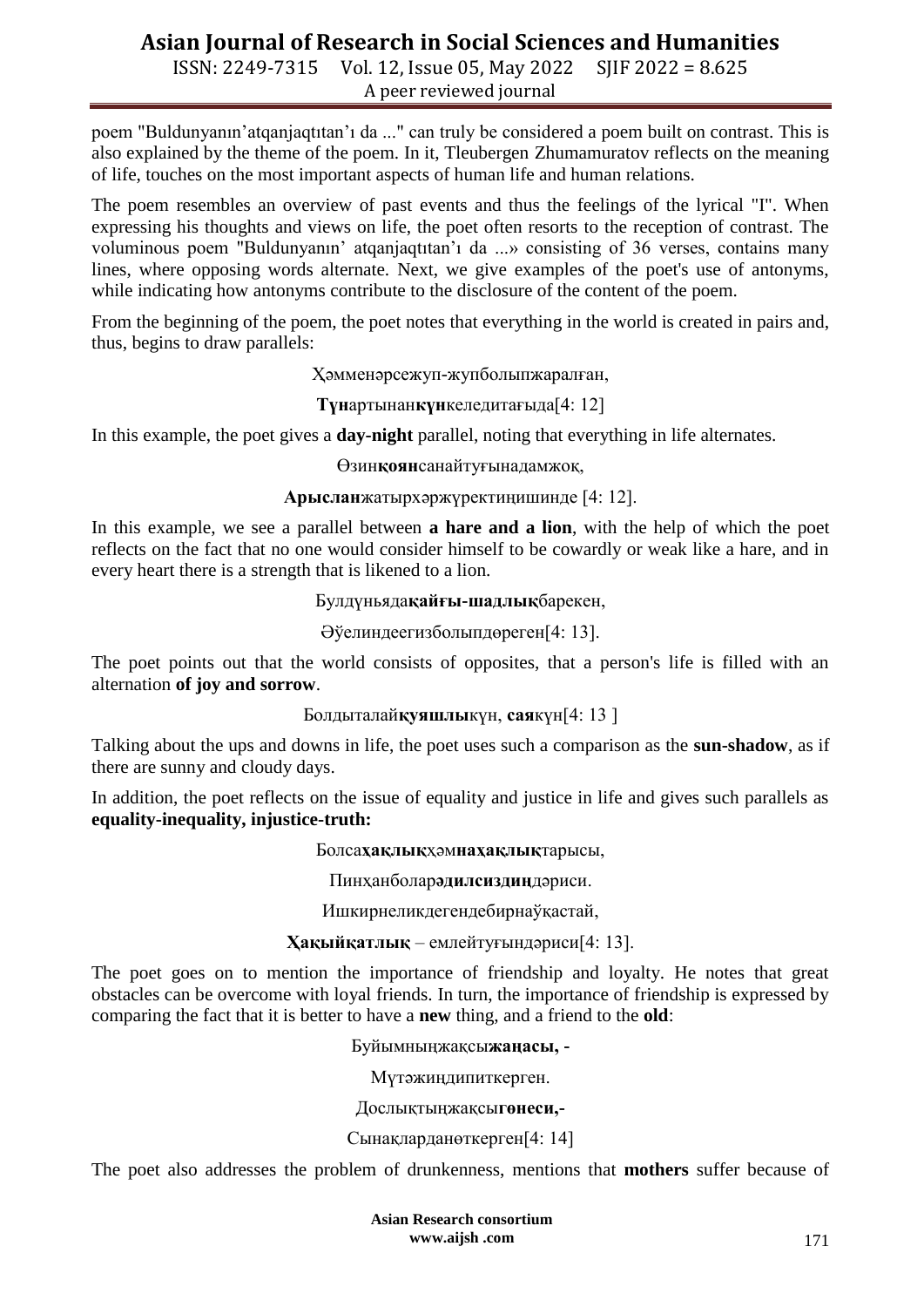ISSN: 2249-7315 Vol. 12, Issue 05, May 2022 SJIF 2022 = 8.625 A peer reviewed journal

ignoble **sons**. In this regard, a parallel is given between **water- (here: alcohol) poison**:

**Баласы**жүрбиржерлерде**«суў»**ишип,

**Ана**отыруйқламастан**«уў»** ишип[4: 14].

There is a lot of speculation about the issue of bribery, venality and inequality. With a deep sense of indignation, the poet mentions that people often tend to be arrogant, having any rank, talks about cases when, due to inequality, **"pawns"** become **"queens":**

Бирнəқустазəрребийикөтипти,

«Айыўман» депталтаң-талтаңетипти.

Қопаллықтанжығыпалыпстолын,

**«Пешка»**лары**«ферз»**болыпкетипти[4: 15].

The poet claims that no matter who a person is, it is important for him to preserve his conscience and purity of his soul. To express the two principles as good and evil, the poet cites the parallel between **scientist and ignoramus, good and bad:**

Биреў**алым** дейди, биреў**надан**деп,

Биреў**жақсы**дейди, биреў**жаман**деп.

Бəринендееңжоқарыдəреже,

Айтсаболар, **ақкөңиллиадам**, деп[4: 16].

The poet returns to the issue of good and evil in the following lines, where the content is conveyed by such oppositions as a **thorn-flower, white-black.** Through this, the poet points out the importance of the ability to distinguish white from black, good from evil:

Биреўлер бар, **тикенекти «гүл»**дейди,

Пилди – шаян,қумырсқаны – пил дейди.

«Сыншыман» - дер, иштенболғансоқырдай,

**Ақ-қараны**дурысырақбилмейди[4: 16].

There are a lot of examples of the phenomenon of antonymy in a poem, and all antonyms are of great importance in revealing the content of the work.

As the above examples show, in the rich and multifaceted poetic world of TleubergenZhumamuratov, words that are opposite to each other in meaning also play a significant role in creating contrast. Through contrast, the poet managed to dialectically portray the world and society in the interaction of opposite principles. All the emotionality that permeates the poet's poem, the embodiment of the poet's moral ideals, is mainly based, in linguistic terms, on antonymy. We think that it would be expedient to study the phenomenon of contrast and the principle of antonyms on the example of works of fiction, that is, to further develop such a study.

#### **REFERENCES:**

- **1.** Matveev B.I. Antonyms and their stylistic functions // Russian language in school. 2003. №11.
- **2.** Petrova G.V. Speech means of contrast in Fedin's novel "The Fire" // Stylistics of fiction Text. / G.V. Petrov. M.: Education, 1982. -- P. 117.
- **3.** Dictionary of literary terms Moscow. Enlightenment 1974.